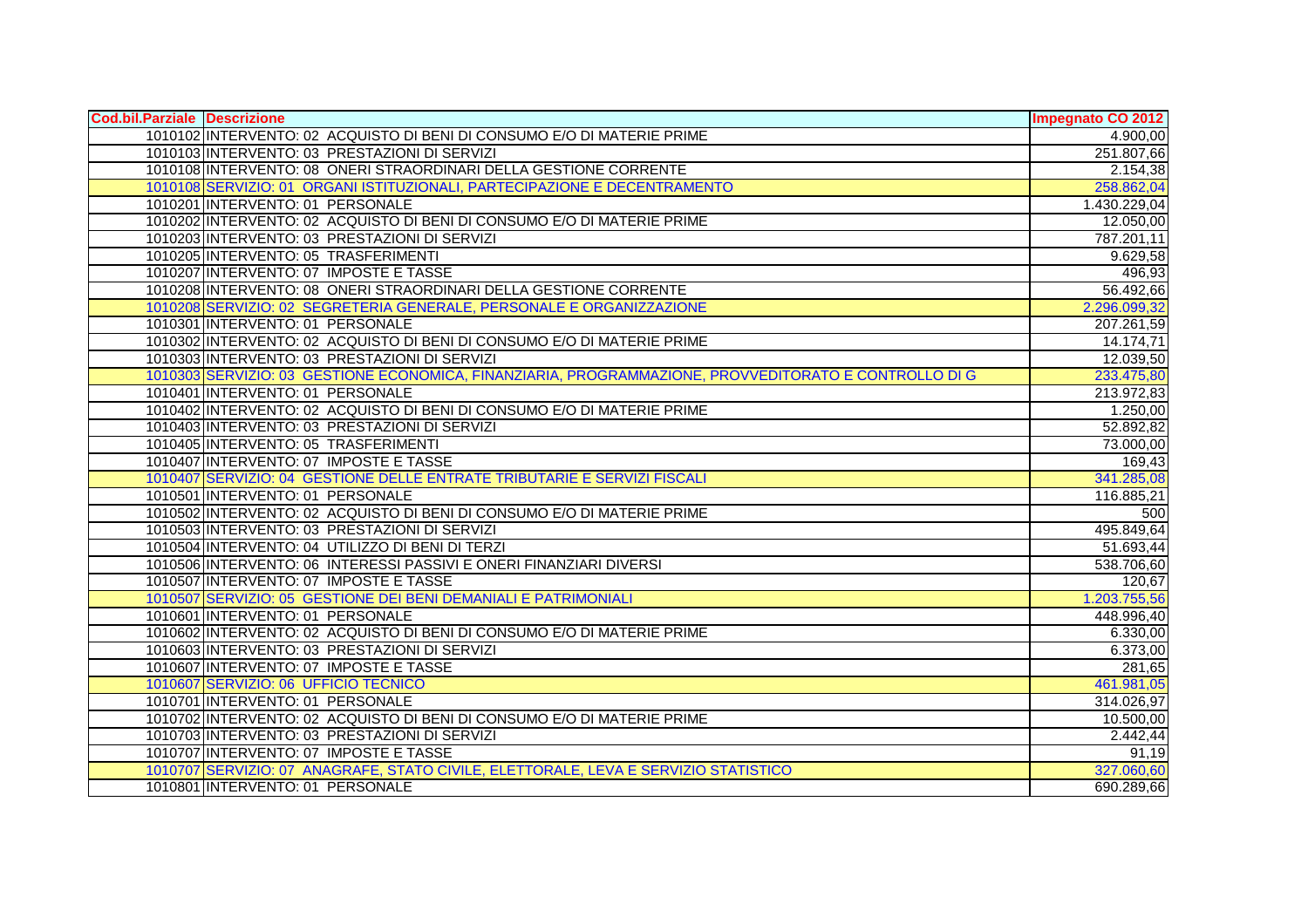| 1010803 INTERVENTO: 03 PRESTAZIONI DI SERVIZI                                      | 60.000,00    |
|------------------------------------------------------------------------------------|--------------|
| 1010805 INTERVENTO: 05 TRASFERIMENTI                                               | 3.423,50     |
| 1010806 INTERVENTO: 06 INTERESSI PASSIVI E ONERI FINANZIARI DIVERSI                | 1.134,44     |
| 1010807 INTERVENTO: 07 IMPOSTE E TASSE                                             | 440.800,00   |
| 1010808 INTERVENTO: 08 ONERI STRAORDINARI DELLA GESTIONE CORRENTE                  | 242.193,76   |
| 1010808 SERVIZIO: 08 ALTRI SERVIZI GENERALI                                        | 1.437.841,36 |
| 1010808 FUNZ.: 01 FUNZIONI GENERALI DI AMMINISTRAZIONE, DI GESTIONE E DI CONTROLLO | 6.560.360.81 |
| 1020101 INTERVENTO: 01 PERSONALE                                                   | 101.643,99   |
| 1020102 INTERVENTO: 02 ACQUISTO DI BENI DI CONSUMO E/O DI MATERIE PRIME            | 1.000,00     |
| 1020103 INTERVENTO: 03 PRESTAZIONI DI SERVIZI                                      | 78.358,43    |
| 1020103 SERVIZIO: 01 UFFICI GIUDIZIARI                                             | 181.002,42   |
| 1020103 FUNZ.: 02 FUNZIONI RELATIVE ALLA GIUSTIZIA                                 | 181.002,42   |
| 1030101 INTERVENTO: 01 PERSONALE                                                   | 1.563.502,66 |
| 1030102 INTERVENTO: 02 ACQUISTO DI BENI DI CONSUMO E/O DI MATERIE PRIME            | 131.784,00   |
| 1030103 INTERVENTO: 03 PRESTAZIONI DI SERVIZI                                      | 215.304,22   |
| 1030104 INTERVENTO: 04 UTILIZZO DI BENI DI TERZI                                   | 12.000,00    |
| 1030105 INTERVENTO: 05 TRASFERIMENTI                                               | 2.967,24     |
| 1030106 INTERVENTO: 06 INTERESSI PASSIVI E ONERI FINANZIARI DIVERSI                | 2.002,86     |
| 1030107 INTERVENTO: 07 IMPOSTE E TASSE                                             | 13.976,42    |
| 1030107 SERVIZIO: 01 POLIZIA MUNICIPALE                                            | 1.941.537,40 |
| 1030107 FUNZ.: 03 FUNZIONI DI POLIZIA LOCALE                                       | 1.941.537,40 |
| 1040101 INTERVENTO: 01 PERSONALE                                                   | 140.876,79   |
| 1040102 INTERVENTO: 02 ACQUISTO DI BENI DI CONSUMO E/O DI MATERIE PRIME            | 500          |
| 1040103 INTERVENTO: 03 PRESTAZIONI DI SERVIZI                                      | 82.575,00    |
| 1040105 INTERVENTO: 05 TRASFERIMENTI                                               | 43.000,00    |
| 1040106 INTERVENTO: 06 INTERESSI PASSIVI E ONERI FINANZIARI DIVERSI                | 440,86       |
| 1040106 SERVIZIO: 01 SCUOLA MATERNA                                                | 267.392,65   |
| 1040202 INTERVENTO: 02 ACQUISTO DI BENI DI CONSUMO E/O DI MATERIE PRIME            | 25.000,00    |
| 1040203 INTERVENTO: 03 PRESTAZIONI DI SERVIZI                                      | 215.636,08   |
| 1040205 INTERVENTO: 05 TRASFERIMENTI                                               | 21.000,00    |
| 1040206 INTERVENTO: 06 INTERESSI PASSIVI E ONERI FINANZIARI DIVERSI                | 53.734,37    |
| 1040206 SERVIZIO: 02 ISTRUZIONE ELEMENTARE                                         | 315.370,45   |
| 1040303 INTERVENTO: 03 PRESTAZIONI DI SERVIZI                                      | 126.300,00   |
| 1040305 INTERVENTO: 05 TRASFERIMENTI                                               | 18.000,00    |
| 1040306 INTERVENTO: 06 INTERESSI PASSIVI E ONERI FINANZIARI DIVERSI                | 137.763,78   |
| 1040306 SERVIZIO: 03 ISTRUZIONE MEDIA                                              | 282.063,78   |
| 1040403 INTERVENTO: 03 PRESTAZIONI DI SERVIZI                                      | 72.000,00    |
| 1040404 INTERVENTO: 04 UTILIZZO DI BENI DI TERZI                                   | 63.700,00    |
| 1040405 INTERVENTO: 05 TRASFERIMENTI                                               | 8.100,00     |
| 1040405 SERVIZIO: 04 ISTRUZIONE SECONDARIA SUPERIORE                               | 143.800,00   |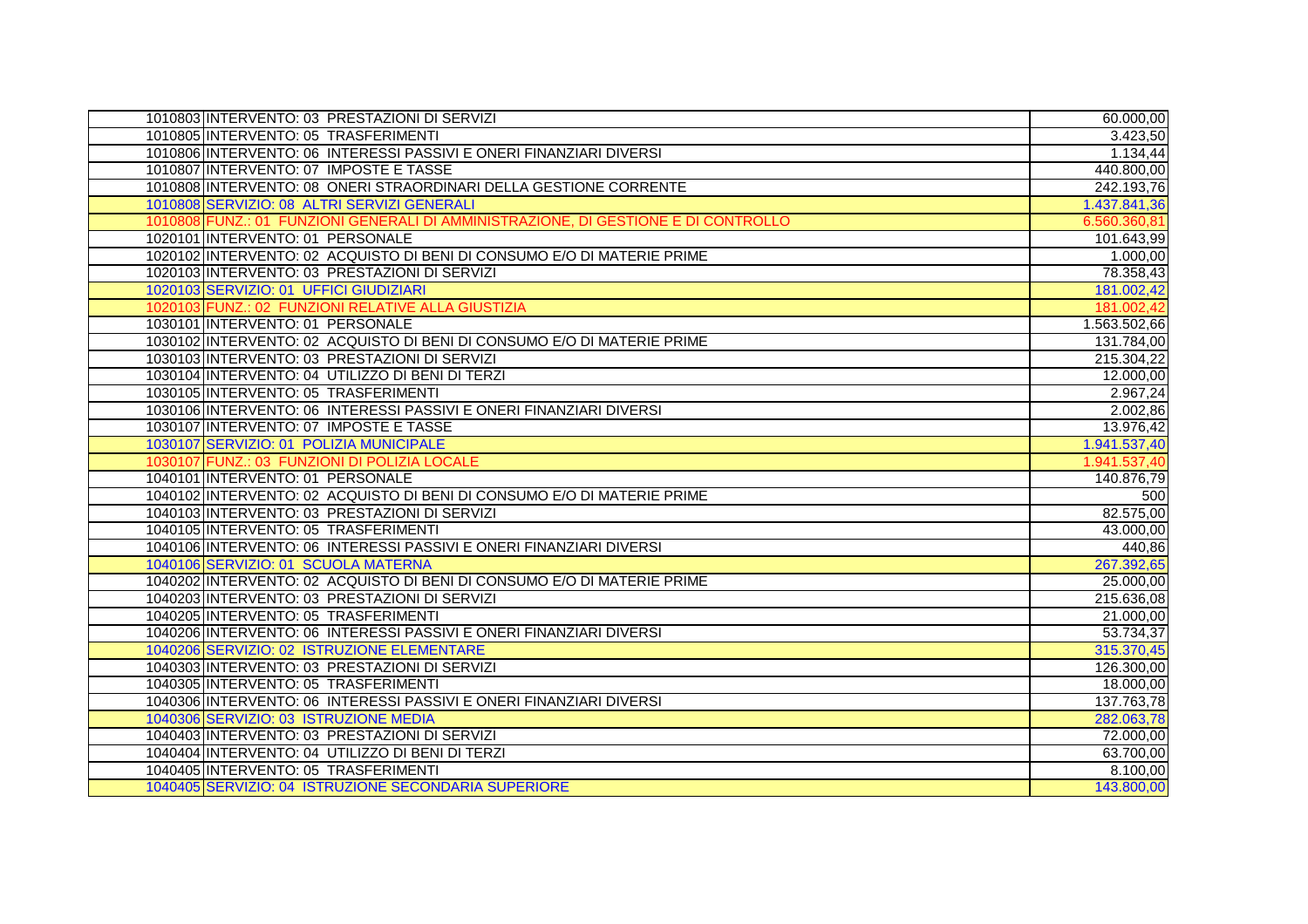| 1040501 INTERVENTO: 01 PERSONALE                                                         | 107.989,13   |
|------------------------------------------------------------------------------------------|--------------|
| 1040502 INTERVENTO: 02 ACQUISTO DI BENI DI CONSUMO E/O DI MATERIE PRIME                  | 14.700,00    |
| 1040503 INTERVENTO: 03 PRESTAZIONI DI SERVIZI                                            | 585.286,40   |
| 1040505 INTERVENTO: 05 TRASFERIMENTI                                                     | 54.012,27    |
| 1040507 INTERVENTO: 07 IMPOSTE E TASSE                                                   | 1.470,10     |
| 1040507 SERVIZIO: 05 ASSISTENZA SCOLASTICA, TRASPORTO, REFEZIONE E ALTRI SERVIZI         | 763.457,90   |
| 1040507 FUNZ.: 04 FUNZIONI DI ISTRUZIONE PUBBLICA                                        | 1.772.084,78 |
| 1050101 INTERVENTO: 01 PERSONALE                                                         | 125.183,26   |
| 1050102 INTERVENTO: 02 ACQUISTO DI BENI DI CONSUMO E/O DI MATERIE PRIME                  | 9.000,00     |
| 1050103 INTERVENTO: 03 PRESTAZIONI DI SERVIZI                                            | 54.000,00    |
| 1050106 INTERVENTO: 06 INTERESSI PASSIVI E ONERI FINANZIARI DIVERSI                      | 4.766,33     |
| 1050106 SERVIZIO: 01 BIBLIOTECHE, MUSEI E PINACOTECHE                                    | 192.949,59   |
| 1050202 INTERVENTO: 02 ACQUISTO DI BENI DI CONSUMO E/O DI MATERIE PRIME                  | 1.500,00     |
| 1050203 INTERVENTO: 03 PRESTAZIONI DI SERVIZI                                            | 44.060,00    |
| 1050205 INTERVENTO: 05 TRASFERIMENTI                                                     | 197.100,00   |
| 1050205 SERVIZIO: 02 TEATRI, ATTIVITA` CULTURALI E SERVIZI DIVERSI NEL SETTORE CULTURALE | 242.660,00   |
| 1050205 FUNZ.; 05 FUNZIONI RELATIVE ALLA CULTURA ED AI BENI CULTURALI                    | 435.609,59   |
| 1060105 INTERVENTO: 05 TRASFERIMENTI                                                     | 47.900,00    |
| 1060106 INTERVENTO: 06 INTERESSI PASSIVI E ONERI FINANZIARI DIVERSI                      | 8.052,86     |
| 1060106 SERVIZIO: 01 PISCINE COMUNALI                                                    | 55.952,86    |
| 1060203 INTERVENTO: 03 PRESTAZIONI DI SERVIZI                                            | 135.900,00   |
| 1060206 INTERVENTO: 06 INTERESSI PASSIVI E ONERI FINANZIARI DIVERSI                      | 111.041,67   |
| 1060206 SERVIZIO: 02 STADIO COMUNALE, PALAZZO DELLO SPORT ED ALTRI IMPIANTI              | 246.941,67   |
| 1060302 INTERVENTO: 02 ACQUISTO DI BENI DI CONSUMO E/O DI MATERIE PRIME                  | 800          |
| 1060303 INTERVENTO: 03 PRESTAZIONI DI SERVIZI                                            | 2.700,00     |
| 1060305 INTERVENTO: 05 TRASFERIMENTI                                                     | 9.870,00     |
| 1060305 SERVIZIO: 03 MANIFESTAZIONI DIVERSE NEL SETTORE SPORTIVO E RICREATIVO            | 13.370,00    |
| 1060305 FUNZ.: 06 FUNZIONI NEL SETTORE SPORTIVO E RICREATIVO                             | 316.264,53   |
| 1070101 INTERVENTO: 01 PERSONALE                                                         | 179.285,23   |
| 1070103 INTERVENTO: 03 PRESTAZIONI DI SERVIZI                                            | 125          |
| 1070107 INTERVENTO: 07 IMPOSTE E TASSE                                                   | 10.000,00    |
| 1070107 SERVIZIO: 01 SERVIZI TURISTICI                                                   | 189.410,23   |
| 1070202 INTERVENTO: 02 ACQUISTO DI BENI DI CONSUMO E/O DI MATERIE PRIME                  | 60.202,50    |
| 1070203 INTERVENTO: 03 PRESTAZIONI DI SERVIZI                                            | 134.562,50   |
| 1070204 INTERVENTO: 04 UTILIZZO DI BENI DI TERZI                                         | 37.550,00    |
| 1070205 INTERVENTO: 05 TRASFERIMENTI                                                     | 116.500,00   |
| 1070205 SERVIZIO: 02 MANIFESTAZIONI TURISTICHE                                           | 348.815,00   |
| 1070205 FUNZ.: 07 FUNZIONI NEL CAMPO TURISTICO                                           | 538.225,2    |
| 1080101 INTERVENTO: 01 PERSONALE                                                         | 466.747,14   |
| 1080102 INTERVENTO: 02 ACQUISTO DI BENI DI CONSUMO E/O DI MATERIE PRIME                  | 106.300,00   |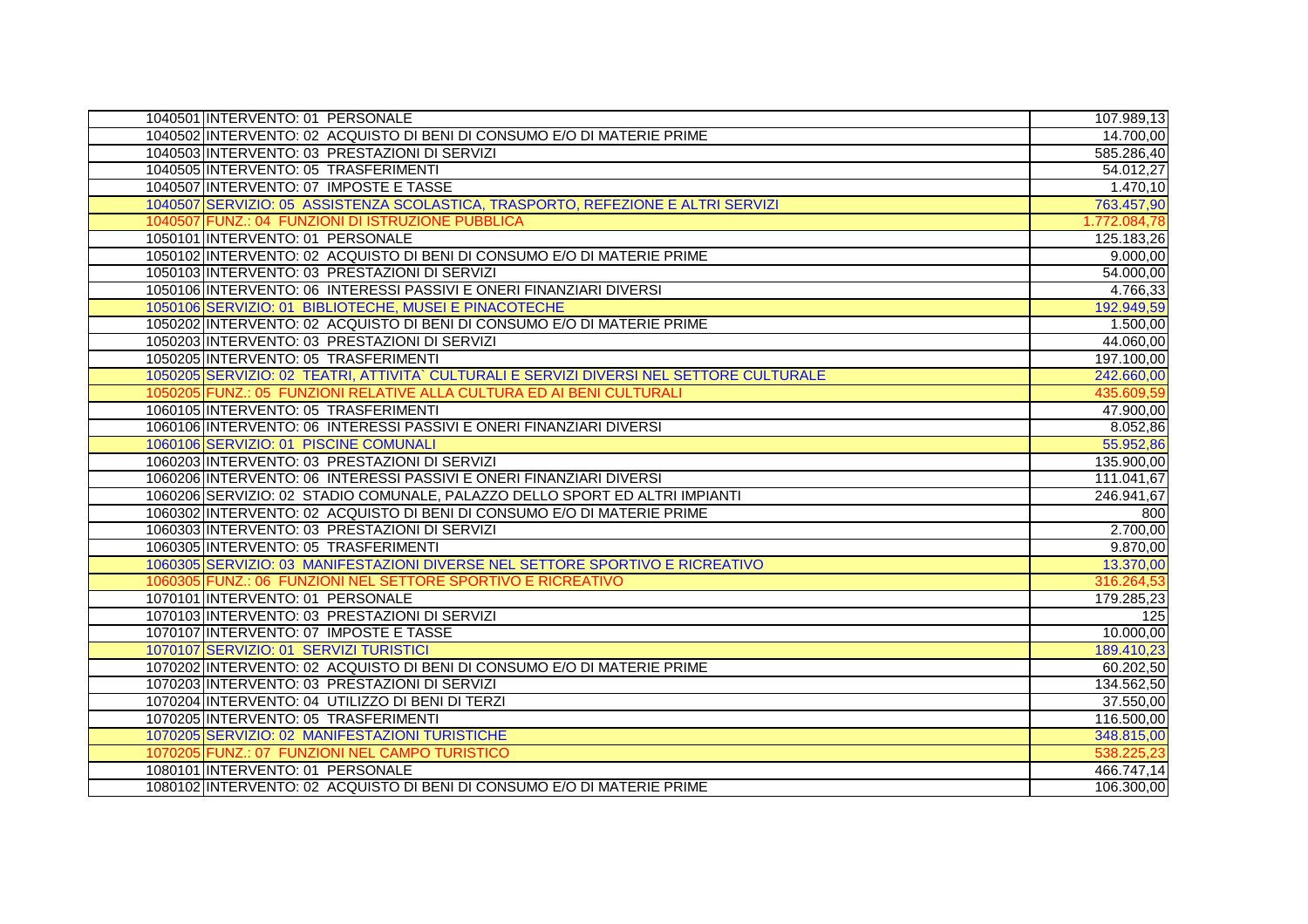| 1080103 INTERVENTO: 03 PRESTAZIONI DI SERVIZI                             | 90.000,00    |
|---------------------------------------------------------------------------|--------------|
| 1080104 INTERVENTO: 04 UTILIZZO DI BENI DI TERZI                          | 9.777,39     |
| 1080106 INTERVENTO: 06 INTERESSI PASSIVI E ONERI FINANZIARI DIVERSI       | 452.352,82   |
| 1080107 INTERVENTO: 07 IMPOSTE E TASSE                                    | 1.472,84     |
| 1080107 SERVIZIO: 01 VIABILITA`, CIRCOLAZIONE STRADALE E SERVIZI CONNESSI | 1.126.650,19 |
| 1080201 INTERVENTO: 01 PERSONALE                                          | 155.478,49   |
| 1080202 INTERVENTO: 02 ACQUISTO DI BENI DI CONSUMO E/O DI MATERIE PRIME   | 21.800,00    |
| 1080203 INTERVENTO: 03 PRESTAZIONI DI SERVIZI                             | 657.775,00   |
| 1080204 INTERVENTO: 04 UTILIZZO DI BENI DI TERZI                          | 2.205,72     |
| 1080205 INTERVENTO: 05 TRASFERIMENTI                                      | 9.085,28     |
| 1080206 INTERVENTO: 06 INTERESSI PASSIVI E ONERI FINANZIARI DIVERSI       | 23.183,59    |
| 1080206 SERVIZIO: 02 ILLUMINAZIONE PUBBLICA E SERVIZI CONNESSI            | 869.528,08   |
| 1080305 INTERVENTO: 05 TRASFERIMENTI                                      | 154.559,00   |
| 1080305 SERVIZIO: 03 TRASPORTI PUBBLICI LOCALI E SERVIZI CONNESSI         | 154.559,00   |
| 1080305 FUNZ.: 08 FUNZIONI NEL CAMPO DELLA VIABILITA' E DEI TRASPORTI     | 2.150.737,27 |
| 1090101 INTERVENTO: 01 PERSONALE                                          | 281.405,12   |
| 1090102 INTERVENTO: 02 ACQUISTO DI BENI DI CONSUMO E/O DI MATERIE PRIME   | 3.500,00     |
| 1090103 INTERVENTO: 03 PRESTAZIONI DI SERVIZI                             | 12.275,00    |
| 1090105 INTERVENTO: 05 TRASFERIMENTI                                      | 7.156,46     |
| 1090106 INTERVENTO: 06 INTERESSI PASSIVI E ONERI FINANZIARI DIVERSI       | 45.721,88    |
| 1090106 SERVIZIO: 01 URBANISTICA E GESTIONE DEL TERRITORIO                | 350.058,46   |
| 1090302 INTERVENTO: 02 ACQUISTO DI BENI DI CONSUMO E/O DI MATERIE PRIME   | 12.056,00    |
| 1090303 INTERVENTO: 03 PRESTAZIONI DI SERVIZI                             | 21.400,00    |
| 1090306 INTERVENTO: 06 INTERESSI PASSIVI E ONERI FINANZIARI DIVERSI       | 1.254,03     |
| 1090306 SERVIZIO: 03 SERVIZI DI PROTEZIONE CIVILE                         | 34.710,03    |
| 1090401 INTERVENTO: 01 PERSONALE                                          | 125.694,82   |
| 1090402 INTERVENTO: 02 ACQUISTO DI BENI DI CONSUMO E/O DI MATERIE PRIME   | 11.500,00    |
| 1090403 INTERVENTO: 03 PRESTAZIONI DI SERVIZI                             | 156.500,00   |
| 1090405 INTERVENTO: 05 TRASFERIMENTI                                      | 72.641,37    |
| 1090406 INTERVENTO: 06 INTERESSI PASSIVI E ONERI FINANZIARI DIVERSI       | 205.852,35   |
| 1090406 SERVIZIO: 04 SERVIZIO IDRICO INTEGRATO                            | 572.188,54   |
| 1090503 INTERVENTO: 03 PRESTAZIONI DI SERVIZI                             | 5.253.285,00 |
| 1090506 INTERVENTO: 06 INTERESSI PASSIVI E ONERI FINANZIARI DIVERSI       | 8.917,24     |
| 1090506 SERVIZIO: 05 SERVIZIO SMALTIMENTO RIFIUTI                         | 5.262.202,24 |
| 1090601 INTERVENTO: 01 PERSONALE                                          | 211.794,59   |
| 1090602 INTERVENTO: 02 ACQUISTO DI BENI DI CONSUMO E/O DI MATERIE PRIME   | 25.700,00    |
| 1090603 INTERVENTO: 03 PRESTAZIONI DI SERVIZI                             | 125.818,02   |
| 1090605 INTERVENTO: 05 TRASFERIMENTI                                      | 4.500,00     |
| 1090606 INTERVENTO: 06 INTERESSI PASSIVI E ONERI FINANZIARI DIVERSI       | 75.229,43    |
| 1090607 INTERVENTO: 07 IMPOSTE E TASSE                                    | 325,86       |